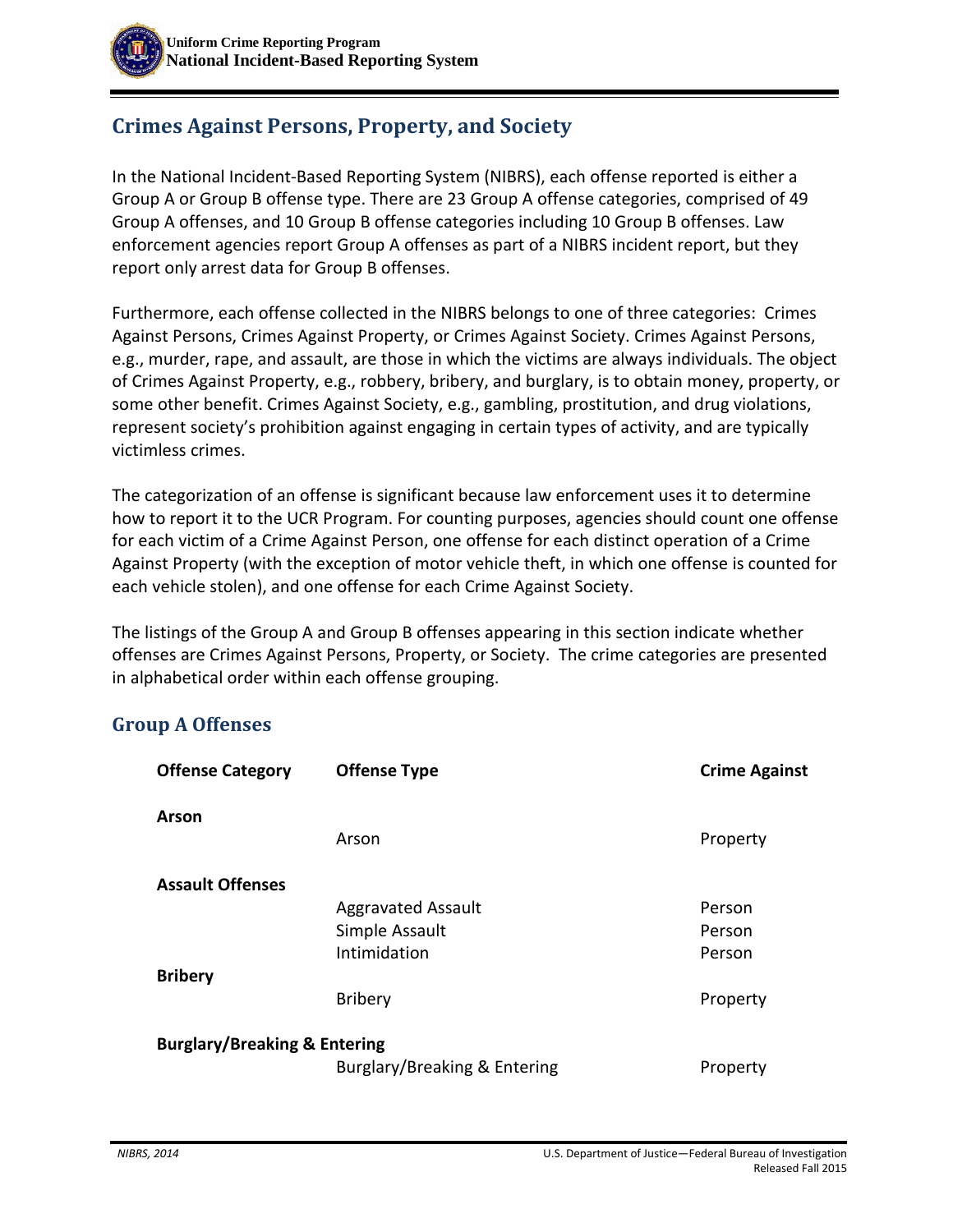## **Group A Offenses (continued)**

| <b>Offense Category</b>                         | <b>Offense Type</b>                           | <b>Crime Against</b> |  |  |  |
|-------------------------------------------------|-----------------------------------------------|----------------------|--|--|--|
| <b>Counterfeiting/Forgery</b>                   |                                               |                      |  |  |  |
|                                                 | Counterfeiting/Forgery                        | Property             |  |  |  |
| <b>Destruction/Damage/Vandalism of Property</b> |                                               |                      |  |  |  |
|                                                 | Destruction/Damage/Vandalism of Property      | Property             |  |  |  |
| <b>Drug/Narcotic Offenses</b>                   |                                               |                      |  |  |  |
|                                                 | <b>Drug/Narcotic Violations</b>               | Society              |  |  |  |
|                                                 | <b>Drug Equipment Violations</b>              | Society              |  |  |  |
| <b>Embezzlement</b>                             |                                               |                      |  |  |  |
|                                                 | Embezzlement                                  | Property             |  |  |  |
| <b>Extortion/Blackmail</b>                      |                                               |                      |  |  |  |
|                                                 | Extortion/Blackmail                           | Property             |  |  |  |
| <b>Fraud Offenses</b>                           |                                               |                      |  |  |  |
|                                                 | False Pretenses/Swindle/Confidence Game       | Property             |  |  |  |
|                                                 | Credit Card/Automated Teller Machine Fraud    | Property             |  |  |  |
|                                                 | Impersonation                                 | Property             |  |  |  |
|                                                 | <b>Welfare Fraud</b>                          | Property             |  |  |  |
|                                                 | Wire Fraud                                    | Property             |  |  |  |
| <b>Gambling Offenses</b>                        |                                               |                      |  |  |  |
|                                                 | Betting/Wagering                              | Society              |  |  |  |
|                                                 | <b>Operating/Promoting/Assisting Gambling</b> | Society              |  |  |  |
|                                                 | <b>Gambling Equipment Violations</b>          | Society              |  |  |  |
|                                                 | <b>Sports Tampering</b>                       | Society              |  |  |  |
| <b>Homicide Offenses</b>                        |                                               |                      |  |  |  |
|                                                 | Murder and Nonnegligent Manslaughter          | Person               |  |  |  |
|                                                 | Negligent Manslaughter                        | Person               |  |  |  |
|                                                 | Justifiable Homicide                          | Person/Not a Crime   |  |  |  |
| <b>Human Trafficking Offenses</b>               |                                               |                      |  |  |  |
|                                                 | <b>Commercial Sex Acts</b>                    | Person               |  |  |  |
|                                                 | <b>Involuntary Servitude</b>                  | Person               |  |  |  |
| Kidnapping/Abduction                            |                                               |                      |  |  |  |
|                                                 | Kidnapping/Abduction                          | Person               |  |  |  |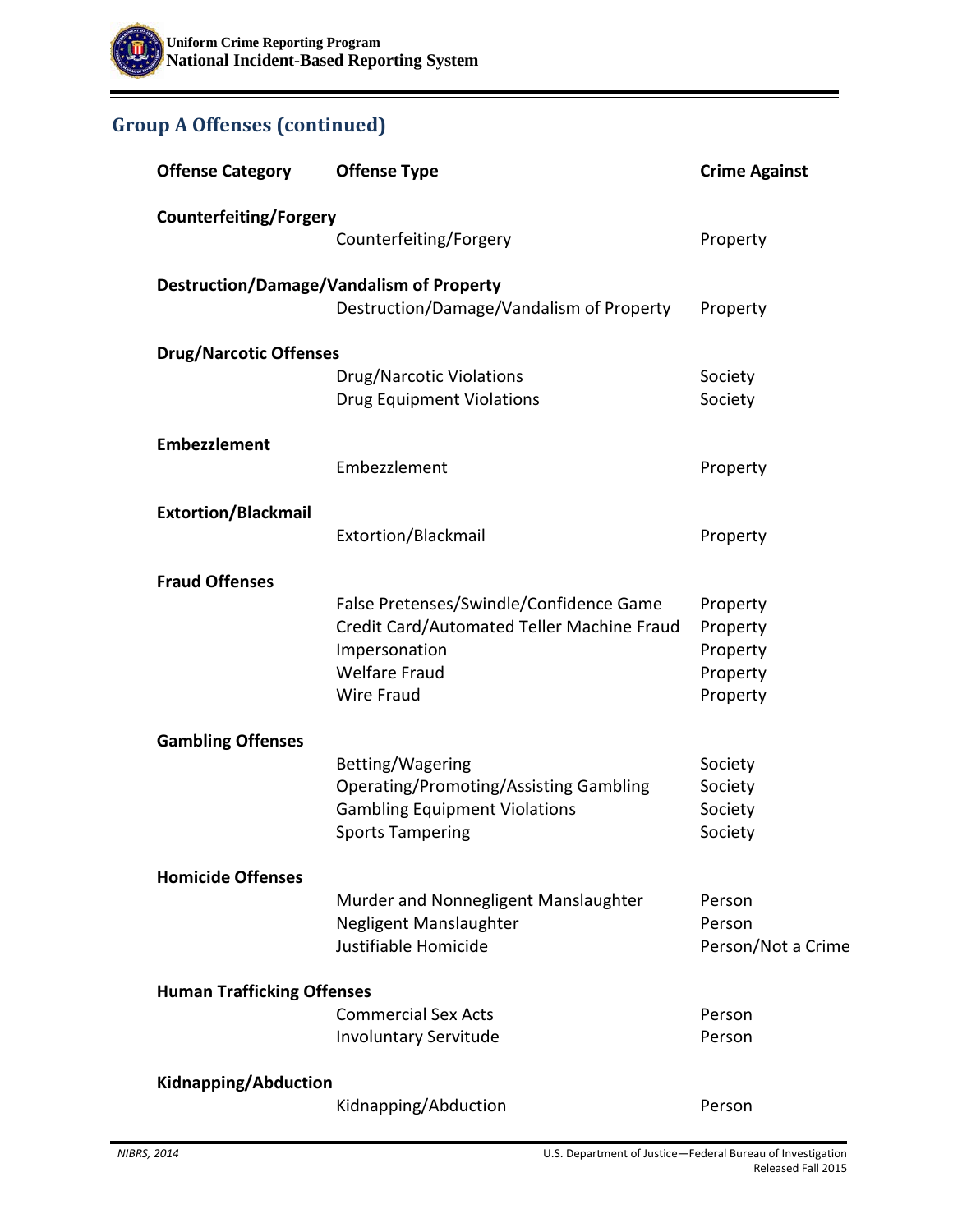## **Group A Offenses (continued)**

| <b>Offense Category</b>          | <b>Offense Type</b>                         | <b>Crime Against</b> |
|----------------------------------|---------------------------------------------|----------------------|
| Larceny/Theft Offenses           |                                             |                      |
|                                  | Pocket-picking                              | Property             |
|                                  | Purse-snatching                             | Property             |
|                                  | Shoplifting                                 | Property             |
|                                  | Theft From Building                         | Property             |
|                                  | Theft From Coin-Operated Machine or Device  | Property             |
|                                  | Theft From Motor Vehicle                    | Property             |
|                                  | Theft of Motor Vehicle Parts or Accessories | Property             |
|                                  | All Other Larceny                           | Property             |
| <b>Motor Vehicle Theft</b>       |                                             |                      |
|                                  | <b>Motor Vehicle Theft</b>                  | Property             |
| Pornography/Obscene Material     |                                             |                      |
|                                  | Pornography/Obscene Material                | Society              |
| <b>Prostitution Offenses</b>     |                                             |                      |
|                                  | Prostitution                                | Society              |
|                                  | Assisting or Promoting Prostitution         | Society              |
|                                  | <b>Purchasing Prostitution</b>              | Society              |
| Robbery                          |                                             |                      |
|                                  | Robbery                                     | Property             |
| <b>Sex Offenses</b>              |                                             |                      |
|                                  | Rape                                        | Person               |
|                                  | Sodomy                                      | Person               |
|                                  | Sexual Assault With An Object               | Person               |
|                                  | Fondling                                    | Person               |
| <b>Sex Offenses, Nonforcible</b> |                                             |                      |
|                                  | Incest                                      | Person               |
|                                  | <b>Statutory Rape</b>                       | Person               |
| <b>Stolen Property Offenses</b>  |                                             |                      |
|                                  | <b>Stolen Property Offenses</b>             | Property             |
| <b>Weapon Law Violations</b>     |                                             |                      |
|                                  | <b>Weapon Law Violations</b>                | Society              |